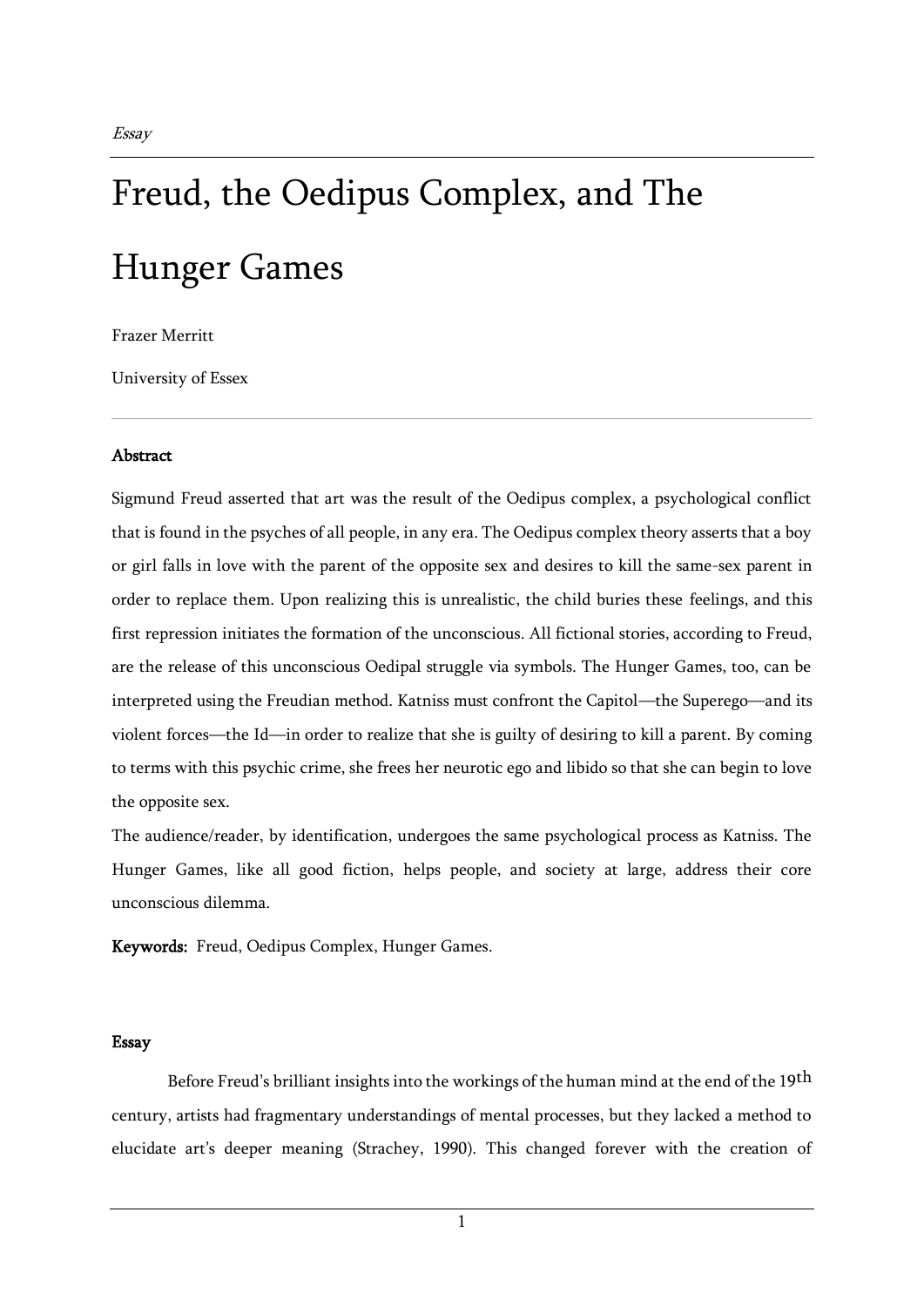psychoanalysis. Freud introduced the concept of the unconscious—with its repressed content and desires, its dreams and erotic fantasies—and by mapping how it functioned, he provided the first 'tool', one could say, for a scientific examination of our thoughts and behaviour, and, by extension, our creative endeavours (Strachey, 1990). In seminal texts in which Freud deconstructs literature— Interpretation of Dreams, Some Character-Types Met With in Psychoanalytic Work, and Dostoevsky and Parricide—he applies his theories to the works of Sophocles, Shakespeare, Ibsen, and Dostoyevsky, thereby demonstrating that certain motifs, particularly that of the Oedipus complex, are universal. By using fiction as evidence that the psyche is structured in the same way and concerned with the same psychological dilemmas, across a time span of 2,500 years in a diversity of different cultures, we can follow Freud's lead and use his ideas in relation to contemporary works. For this essay, we shall explore one of the most internationally popular movies of the moment, The Hunger Games (Ross, 2012), in order to prove that psychological themes are bound to repeat themselves in artworks and the reason they do so is to aid in our own mental health and development.

Freud famously asserted that "the beginnings of religion, ethics, society, and art meet in the Oedipus complex" (Freud, 1913, pp. 156-7). He believed this because in the course of any person's psychosexual development, they undergo five stages and the Oedipus complex plays a crucial role in the formation of the unconscious. First, there is the oral stage in which the infant is dominated by the pleasure principle and libido is focused on the mouth and sucking; then there is the anal stage during which the child learns bowel control and becomes fascinated by this function; afterwards, between the ages of three and five, begins the phallic stage (sometimes referred to as the Oedipal phase) (Milton et al., 2011). Here, the child becomes increasingly aware of their genitals and the strong sensations they evoke. Additionally, they become more aware of their bodies in general and the bodies of others, and this curiosity leads them to realize the anatomical differences between the genders. Central to this comprehension for both boys and girls is the phallus, which proves instrumental in forming a healthy, or unhealthy, relationship with their parents, and, ultimately, a 'normal' psyche, free from neuroses.

When boys experience these burgeoning sexual feelings, they direct their libidinal energies towards their mothers to form an attachment of the anaclitic type, characterized by a strong emotional and physical bond with her. Simultaneously, the boy recognizes his father as the model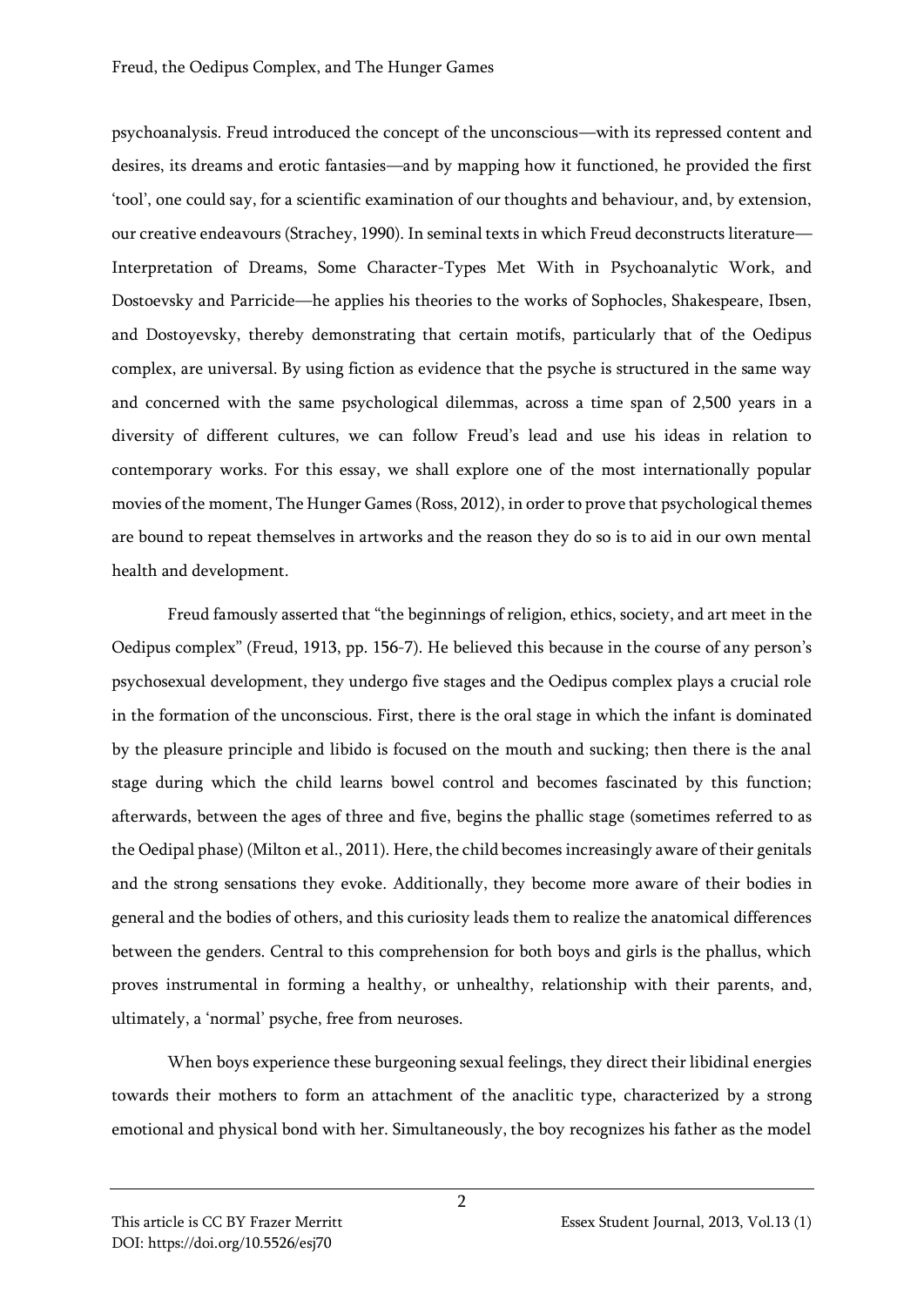after whom he should emulate. For a time, these two conceptions exist without any problems (Freud, 1921). However, this changes when the child 'falls in love', so to speak, with the mother "who has cast a spell over us through her care and loving and all the touching, wiping, stroking, and hugging this entails" (Alsop et al., 2002, p. 42). He fantasizes being her lover, possessing her for himself, and destroying, if not killing, anyone who stands in the way of fulfilling this desire—and that includes the father. (It is this fratricidal and incestuous urge where the Oedipal complex obtains its name, for Oedipus in Oedipus Rex commits both of these actions.) Yet the boy comes to realize, through the reality principle, that his father is physically bigger and stronger than him, and that he could be punished with castration, a latent fear boys ostensibly develop when they see girls naked (Milton et al., 2011). This emotional crisis leads the psyche to divide itself, as the love for the mother and the murderous impulses against the father are repressed, and it is this very first repression that precipitates the formation of the unconscious (Alsop et al., 2002).

For girls, the situation is more complicated as they undergo their own Oedipus complex (although Jung coined the term 'Electra complex' and this is used by Neo-Freudians, Freud objected to this terminology, so for this essay we shall use the original phrase). They, like boys, become passionately in love with their mothers and discover the sexual differences between the genders; however, unlike boys, they react by believing themselves as 'lacking' and as being second-rate (Alsop et al., 2002). Hostility is directed toward the mother because the girl imagines that the mother feels this great inferiority— the female version of castration anxiety, known as 'penis envy'—and that the mother wants to spend time with the father, rather than with the daughter (Alsop et al., 2002). In other words, the girl believes her mother does not love her because of her defective body. It is penis envy, therefore, that compels the child to reject her femininity and forsake homosexual affection for her mother, which then allows her to cross over to heterosexual love for her father, and, eventually, other men (Alsop et al., 2002). She fantasizes replacing her mother and having a baby with her father. Nonetheless, this fantasy is eventually realized as unrealistic, and may also lead to the loss of the mother's life- sustaining love, so it is abandoned and repressed (Alsop et al., 2002).

Freud contends that at the foundation of our unconscious, for all people, lies in the Oedipal complex, upon which our entire psychical structure is built. He viewed the unconscious as seething with repressed impulses and these instincts are contained there because our ego finds them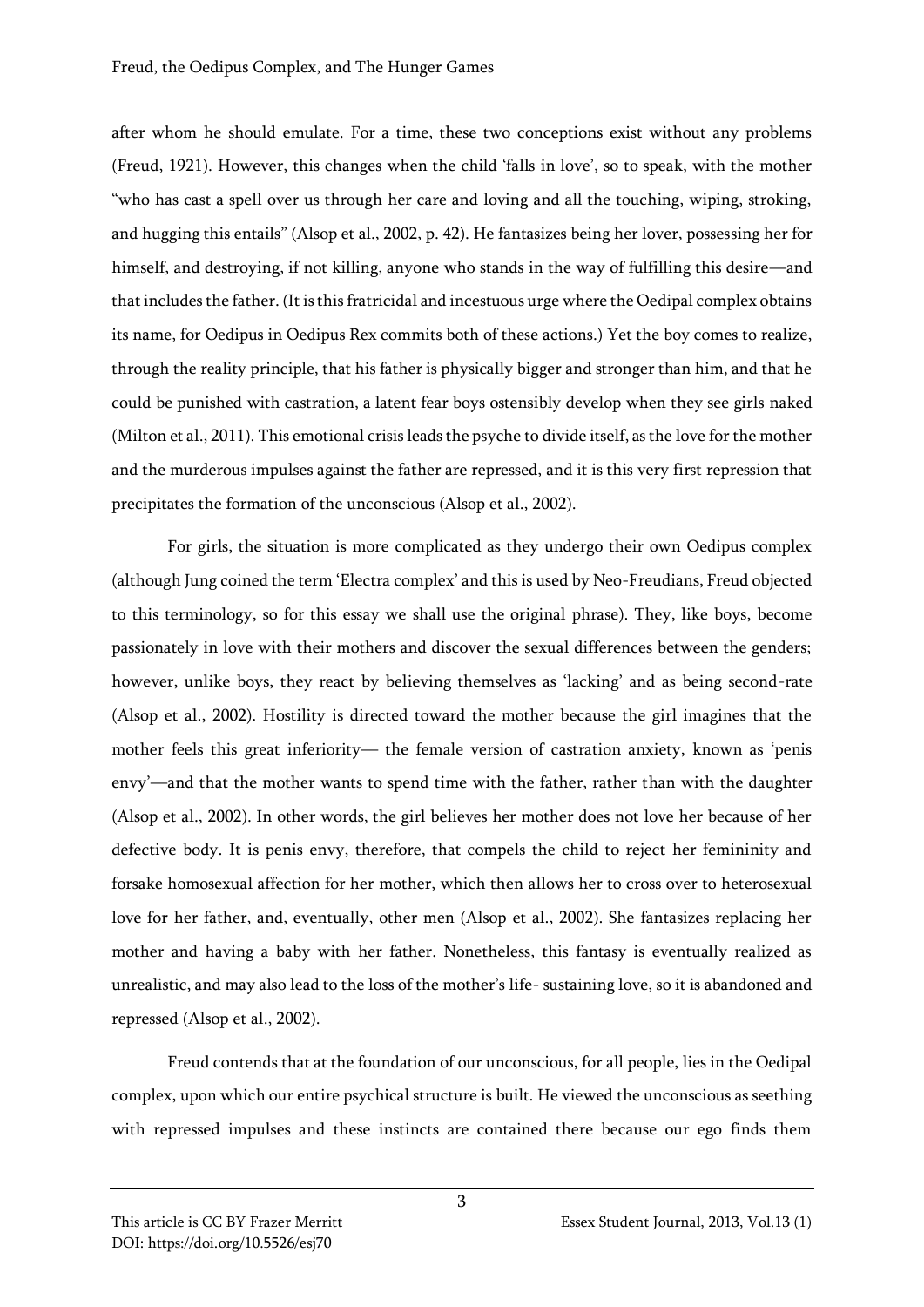repulsive, if not threatening. As a defensive measure so that it does not become overwhelmed, the ego has buried memories linked to the Oedipal conflict—the worst of repressed material—as far away from consciousness as possible. This results in a divided person, strangers to themselves, divorced from their past of abhorrent desires. Despite the ego's efforts, the unconscious manages to slip this forbidden content into consciousness via distortions and concealment so it is not recognized—this is done to achieve equilibrium between the ego and the unconscious, and, hopefully, to maintain or improve our psychic well-being.

This is evidenced in dreams and daydreams, and, in particular, literature. Stories, Freud thought, emanate from the unconscious, and by the use of symbols, the unconscious is able to evade the author's detection and project itself into the outer world. Symbols in literature are actually symptoms of suppressed emotion from the Oedipal conflict being released. Because the parricidal and incestuous impulse is ubiquitous, it acts as a force that underlies the surface of culture, inevitably erupting in artistic productions (Figlio, 2013). Freud claimed that the play Oedipus Rex derives its gripping allure from "[seizing] upon a compulsion which everyone recognizes because he senses its existence within himself. Everyone was once a budding Oedipus in fantasy and recoils in horror from the dream fulfilment here transplanted into reality" (Freud, 1897, p. 272). By extension, what makes any story powerful is when it successfully taps into atavistic sources and expresses the foundational Oedipal layers of the unconscious. When unearthing the meaning of stories, "the deepest point at which one can arrive (...) is a point at which one arrives at some sexual wish" (Nussbum, 1994, p. 50).

Works of art, therefore, are not some external object to which we apply psychoanalysis; rather, they themselves are constitutive of psychological knowledge and are of great value to understand how the psyche operates (Nussbum, 1994). But what can we possibly deduce from The Hunger Games, a Sci-Fi film that has an outlandish plot and is set in an absurdly dystopian future? It takes place in the country of Panem, which consists of twelve districts whose purpose is to serve the needs of the ruling city known as the Capitol. Every year, one boy and one girl from each district are sent to the Capitol where they partake in the Hunger Games, a televised event in which the participants fight to the death until only one remains. The story follows Katniss Everdeen, a sixteen-year-old girl, and the violent battles she endures. At first glance, there appears little correlation to the psyche and its workings.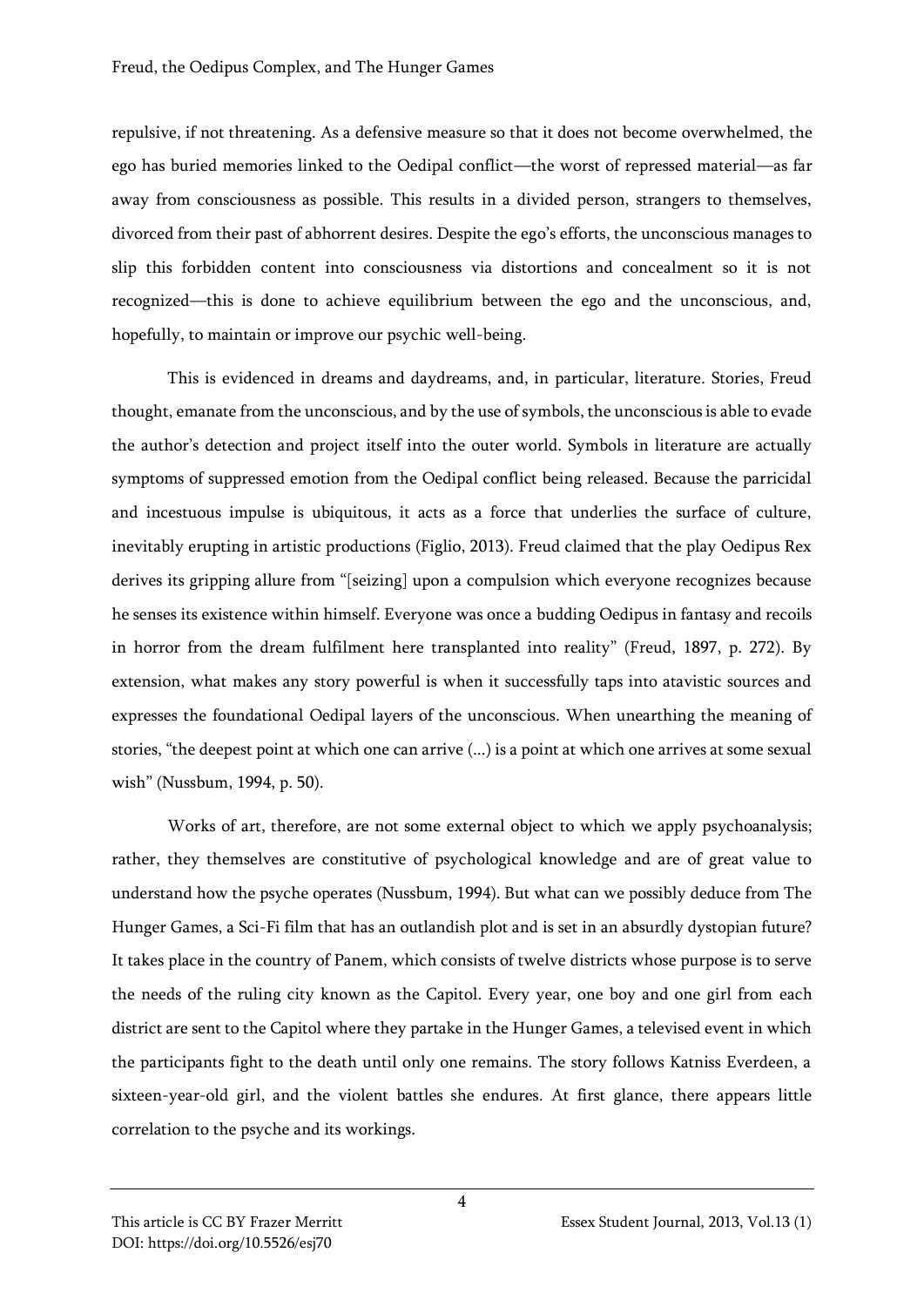The film begins with the character known as the Gamemaker talking on a TV show in the Capitol about the importance of the Games, which are now in their 74th year:

I think it's our tradition that comes out of a particularly painful part of our history, but it's been a way that we've been able to heal. At first it was a reminder of the Rebellion and the price the districts had to pay... It's something that knits us all together (The Hunger Games, 2012).

The Games were set up, as outlined in the Treaty of the Treason, as penance for the uprising by the lower-class citizens. Given the historical development of the districts and their lack of power in comparison to the Capitol, given their outlying geographical location, we can assert that the districts are symbolic of the realm of the ego and the Capitol is the realm of the unconscious. The Gamemaker's brief description almost seems to be a metaphor of the Oedipal conflict that occurs in the phallic stage: a losing struggle against more powerful forces, a separation between the ego and the unconscious, the formation of the super-ego. According to Freud, once the boy and girl recognize that it is impossible to fulfil their Oedipal desires, they identify with the same-sex parent and introject them as an internal figure in the psyche, known as the 'super-ego'. Freud thought of the super-ego as a "garrison in a conquered city" (Freud, 1930, p. 124) whose primary role was to keep the conquered population under control: in this case, the child's desire for the parent of the opposite sex. This invading army imagery that Freud uses ties in perfectly with the Capitol being the symbol of the super-ego.

In the proceeding scenes, we observe Katniss as she navigates the small, confined world of District 12. It is a town composed of dilapidated shanties with no electricity, meagre livestock, and abject poverty. It is economically depressed, sustained by a bartering system, and its inhabitants wear simple clothing reminiscent of the Great Depression era. Nearly all of its spirit and vitality has been crushed due to the overpowering force of the Capitol. When Katniss crosses over the fence that encircles the town, she enters the forest in order to hunt for deer—symbolic of 'being in the hunt' for a sexual partner, a motif that has long been used in literary works, e.g. Sir Gawain and the Green Knight—but she is disrupted by the Capitol's ironically titled "Peacekeepers". From a symbolic standpoint, the ego is in a neurotic state of melancholy and its libido is dammed up.

When the Peacekeepers arrive and select Prim as their Tribute for the Games, Katniss volunteers herself in her sister's place. It is almost as if Katniss is punishing herself for a crime.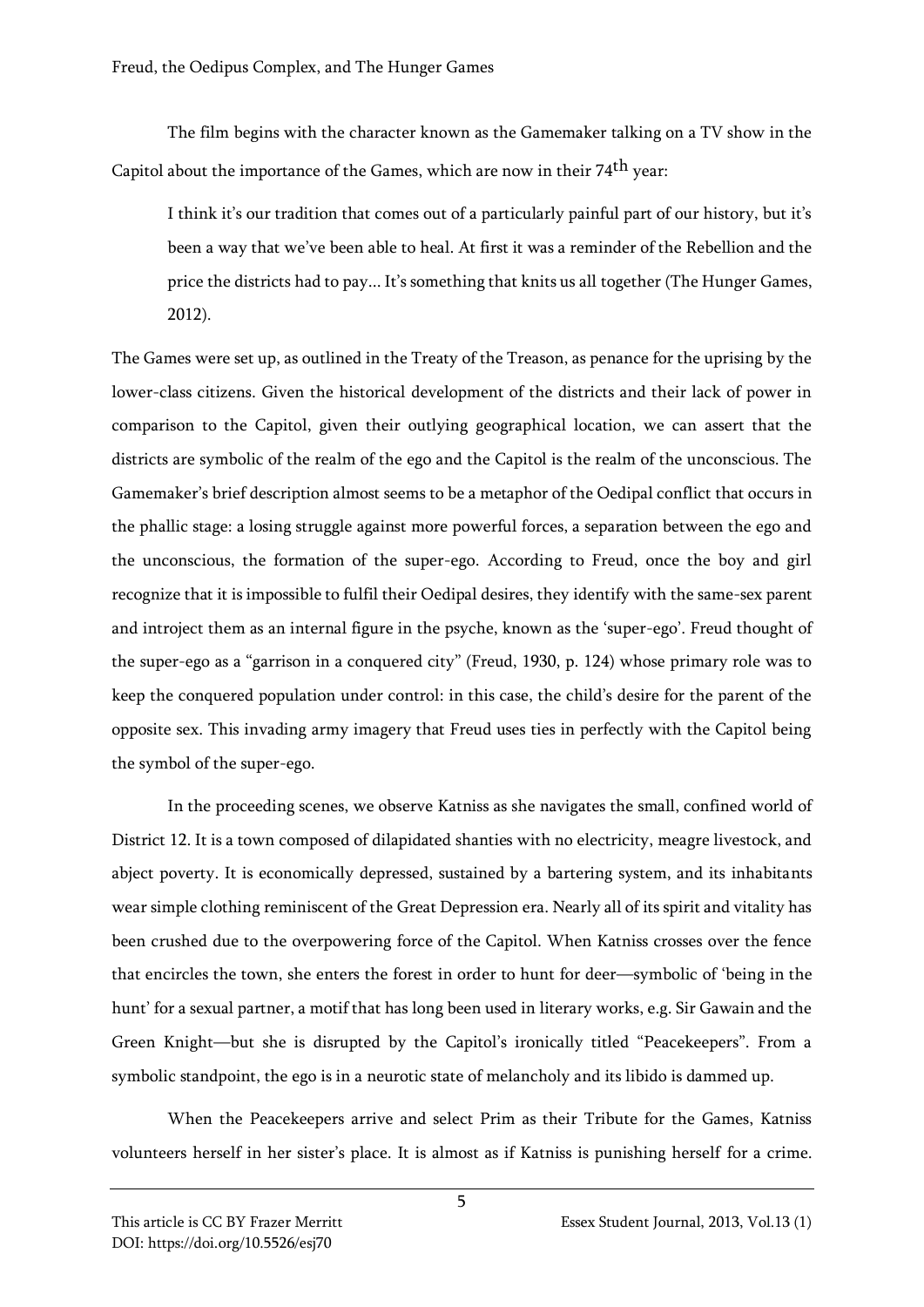Surprisingly, she does not cry or complain, and seems to accept the circumstance as if it were fate, as if she deserves it. This ostensibly indicates an underlying sense of unconscious guilt, and by examining her familial background, we can expose why this may be so. Katniss practically acts as the matriarch of the family: she comforts Prim when she is under duress, she is in charge of obtaining food and material goods, and she reprimands her mother for being weak when her father died. It is as if Katniss is living out the fantasy of what is known as the 'inverse' Oedipal complex (Neu, 1991). That is to say, rather than lusting after her father and wanting to murder her mother, she instead longed for her mother and wanted to murder her father, the opposite of a traditional Oedipus complex. Because her father died in a mining accident when Katniss was young, she grew up without a male figure in the household and never properly dealt with the 'penis envy' phase of the Oedipal conflict. She therefore never transformed her homosexual longings for her mother into heterosexual longings for her father. As such, Katniss developed a 'mother-fixation' and is now revisiting her unresolved Oedipus complex during puberty, or the fifth stage in psychosexual development, the genital stage. It is this failure to deal with the Oedipus complex when she was younger that is now the cause for her melancholia and possible confusion of her sexual identity.

In the Games, Katniss and the other Tribute from her district, Peeta, battle against the teenagers from the other eleven districts. The Games are an unrelenting spectacle of violence and bloodshed; however, Katniss and Peeta only fight out of self-defense and are never the ones to attack. This couple essentially represents the manifested forces of Eros, that of love, while the other Tributes are the embodiments of the forces of aggression. This combination is what comprises the Id. In siding with Eros, Katniss slowly, yet progressively, gains mastery over the aggressive aspects of the Id, and in doing so, cements her feminine identity that had formerly been lacking.

During the Games, Katniss comes to know herself more in a process of individuation by exploring the contents of her unconscious. At one point, Katniss is stung by genetically engineered wasps, known as 'tracker jackers', and this instigates a hallucination about her parents. We see her father venture into the mine, it exploding, and then Katniss yelling at her mother to stop being so weak. Here Katniss' Oedipal wishes are exposed: she secretly wanted her father to die in order that she could take his place and 'marry' her mother. By exposing this longing and bringing it to consciousness, it diminishes its power and Katniss can begin to bring a resolution to the inner conflict. This scene is a turning point in the storyline, and afterwards Katniss begins to express the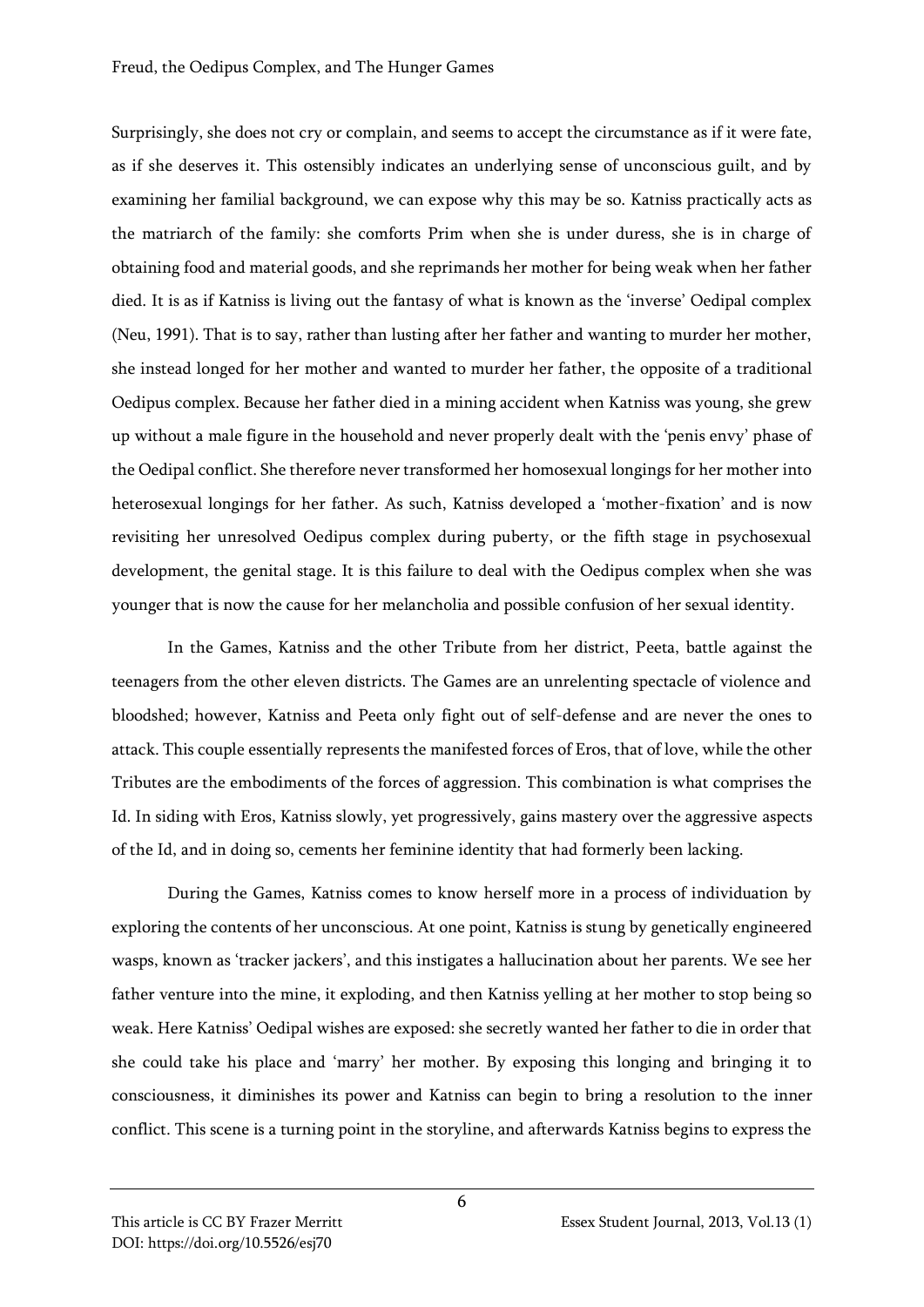first inklings of sexual desire for Peeta, as demonstrated by the kiss in the cave and her selfsacrificing efforts to save his life when he was injured. Finally, Katniss is ready to direct her libido away from the image of her mother and thereby overcome her mother-fixation and the melancholia it entails; finally, she is ready to direct her libido toward the opposite sex. At the culmination of the film, Katniss strikes a blow to the overbearing super-ego by making the ultimate gesture of Eros: she offers up her life by choosing to eat the poisonous berries rather than kill Peeta. The Gamemaker stops the pair from committing suicide and they are crowned Victors, allowed to return home to District 12 in peace, a new balance attained between the Capitol and the districts, the Super-ego and the ego.

By watching Katniss come to terms with her Oedipus complex, the audience also undergoes the same psychological journey that Katniss undergoes, via a process of identification. The audience is immersed in the drama and experiences, the same psychological obstacles and achievements, to a partial degree. As such, The Hunger Games, like all art, offers a safe way to explore these deep unconscious dilemmas because the viewer does not have to experience the brutal tasks that Katniss suffered first-hand, that is to say, the audience does not have to experience it in 'real life'. The film provides people with a way of discharging their unconscious emotions, and without such an outlet, people would be forced to vent their Oedipal guilt and aggression in unruly ways, ways that may cause injury to themselves or society. Although The Hunger Games (and all other popular films and novels for that matter) appears to be simple entertainment filled with explosions and action, it actually serves an important function: it helps regulate the Oedipal urges of the psyche, and in doing so, helps regulate and maintain the health of our culture and society at large.

## References

Alsop, R., Fitzsimmons, A. and Lennan, K. (2002). Theorizing Gender: An Introduction. Cambridge: Polity.

Figlio, K. (2013). Lecture on Oedipus Complex. Presented at the University of Essex, Essex, 7 March 2013.